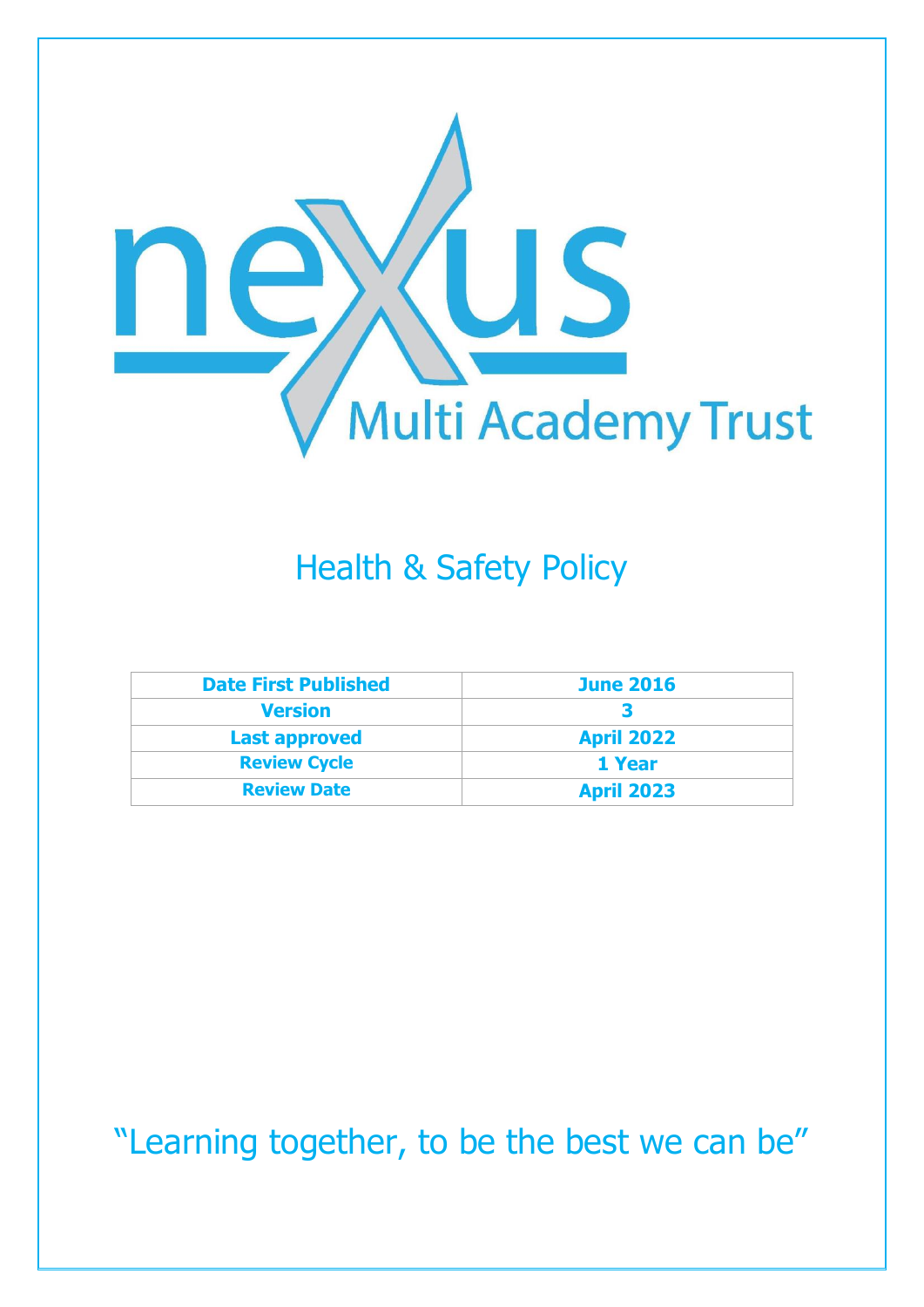

# 1. Scope

1.1.This policy relates to all academies and settings across Nexus MAT and supersedes any local policies and procedures that have been in use prior to the academy conversion. Each academy must have its own local Health & Safety Policy which acts as a more detailed outline of responsibilities and procedures for that individual academy. That local policy falls under the wider remit of this overarching one.

## 2. Purpose

- 2.1.Nexus Multi Academy Trust collectively and through its constituent academies - recognises and accepts our responsibilities under law. As responsible employers and/or persons in control of premises, the requirement to provide a safe and healthy working environment for all employees and others affected by our activities is acknowledged.
- 2.2. This policy document outlines the philosophy and approach taken to ensuring good health and safety practice is in place for all academies within the Trust. To enable this, each academy is required to have its own local Health and Safety policy, to reflect local need and local priorities, which naturally change dependent on the state and age of a site.
- 2.3. The Trust is committed to managing risks by ensuring that risk assessments are undertaken, control measures implemented and systems are continuously monitored and reviewed by each academy's Headteacher and oversee by Trust scrutiny through governance.
- 2.4.In particular, Headteachers are responsible for:
	- 2.4.1. Providing a safe and healthy working and learning environment and ensuring that the premises are maintained in a safe condition;
	- 2.4.2. Maintaining safe access to and from the premises;
	- 2.4.3. Preventing accidents and work related illness;
	- 2.4.4. Assessing and controlling risks from curriculum and non-curriculum work activities including offsite visits;
	- 2.4.5. Complying with statutory requirements as a minimum;
	- 2.4.6. Ensuring safe working methods and providing safe equipment;
	- 2.4.7. Providing effective information, instruction and training;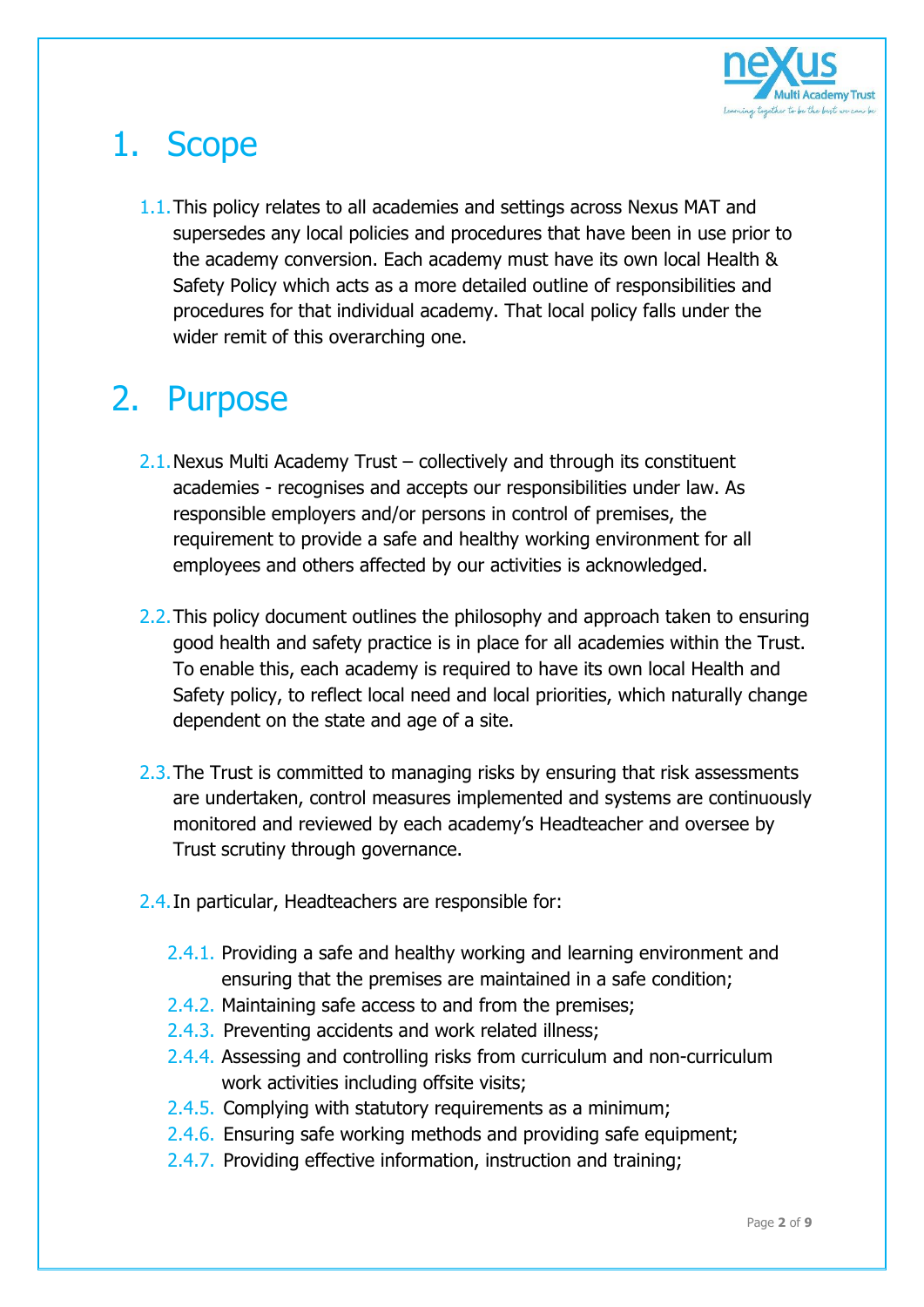

- 2.4.8. Monitoring and reviewing systems to make sure they are effective;
- 2.4.9. Developing and maintaining a positive health and safety culture through communication and consultation with employees and their representatives on health and safety matters;
- 2.4.10. Setting targets and objective to develop a culture of continuous improvement;
- 2.4.11. Ensuring a healthy working environment is maintained including adequate welfare facilities;
- 2.4.12. Ensuring adequate resources are made available for health and safety issues, so far as is reasonably practicable;
- 2.4.13. Ensuring safe use, handling and storage of substances at work.
- 2.5. In addition to the above commitment, Headteachers also recognise their obligations to non-employees and provide visitors, members of the public, pupils, contractors etc. or anyone who is or may be affected by the academies activities with the necessary information, instruction, training and supervision available to ensure the safety of those affected.
- 2.6.Headteachers will ensure adequate resources, including finance to implement the policy.
- 2.7. Headteachers are committed to this policy and all staff are required to comply.
- 2.8. For the policy document to be effectively implemented, all academies require the full co-operation of employees and others who use the premises.
- 2.9. This policy statement and the accompanying organisation and arrangements will be reviewed at least annually and revised as and when necessary. The policy statement, together with the organisational structure and the following arrangement and procedures, has been approved by the Trust Board.

## 3. Responsibilities

### 3.1.**The Trust Board**

3.1.1. The Trust Board is the legally responsible body for compliance with health and safety legislation in all settings and academies. The Trust Board will – through the Chief Executive Officer's effective oversight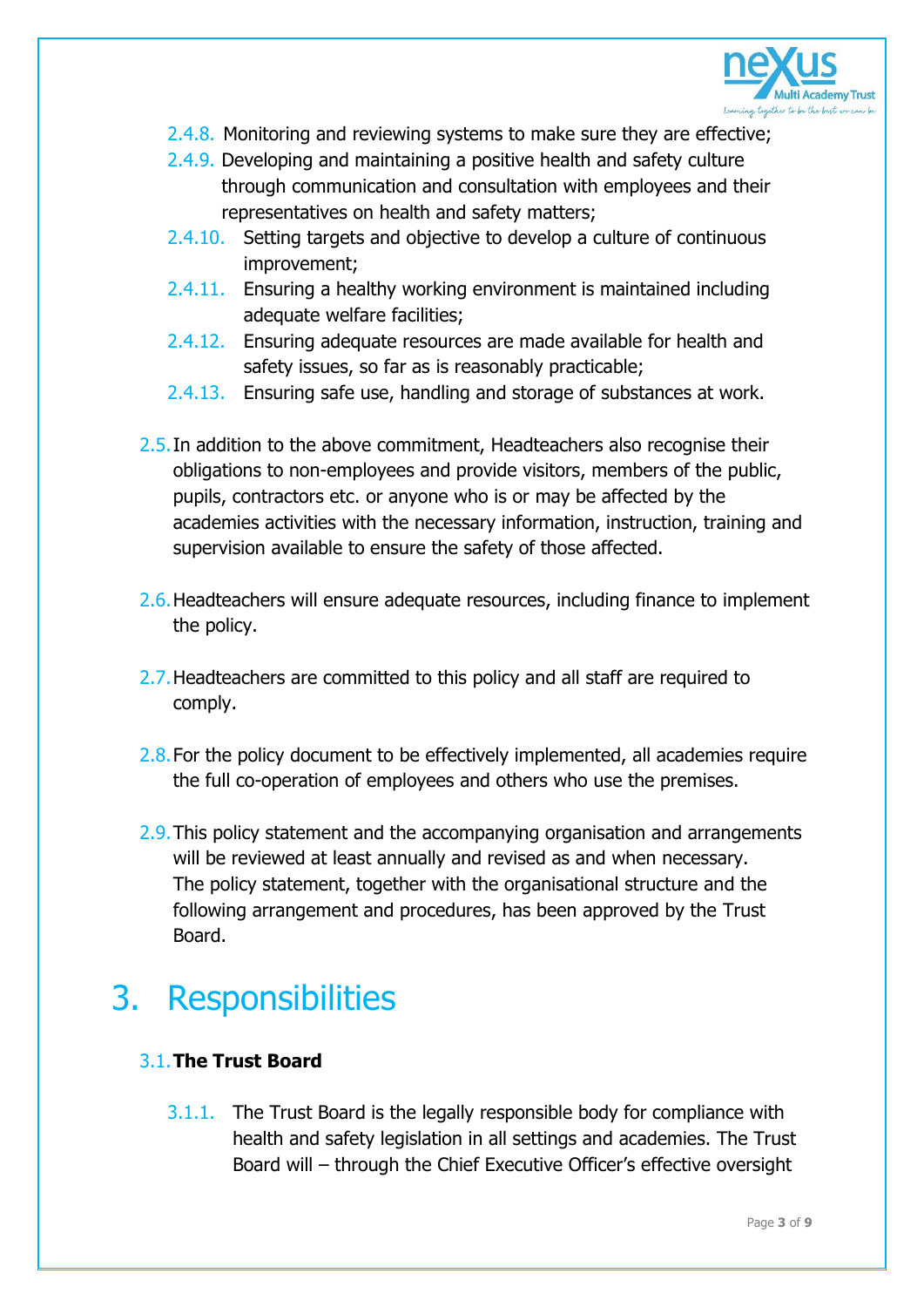

of the work of local governance – ensure that each setting has robust health and safety planning in place followed through into appropriate action. The Trust Board shall – through the Chief Executive Officer – ensure a suitably qualified and experienced Competent Person is appointed to advise them appropriately.

### 3.2.**The Chief Executive Officer**

3.2.1. The Chief Executive Officer will ensure that the Trust commissions a suitably qualified Competent Person and that a schedule of audit work is undertaken routinely and reported into the appropriate governance board, as outlined in the Trust Scheme of Delegation. As part of wider performance management, the Chief Executive Officer will ensure Headteachers respond in a timely fashion to any and all recommendations for the improvement of site and staff health and safety.

#### 3.3.**Headteachers**

- 3.3.1. The Headteacher has day-to-day responsibility for ensuring compliance with this Health and Safety Policy Document within their academy and associated premises.
- 3.3.2. In consultation with governors the Headteacher will ensure that there are effective and enforceable arrangements for the provision of health and safety throughout the academy, periodically assessing the effectiveness of the local Health and Safety procedure ensuring that any necessary revisions are made and monitor its implementation.
- 3.3.3. The Headteacher will maintain the profile of health and safety within the academy by the development of safe working practices and conditions and will ensure that health and safety are maintained at all times.

#### 3.4.**Employees and volunteers**

3.4.1. All Employees of Nexus Multi Academy Trust have individual legal responsibilities to take reasonable care for the health and safety of themselves and for others who may be affected by their acts or omissions and must comply with the academy's Health and Safety procedures at all times, co-operate with academy management in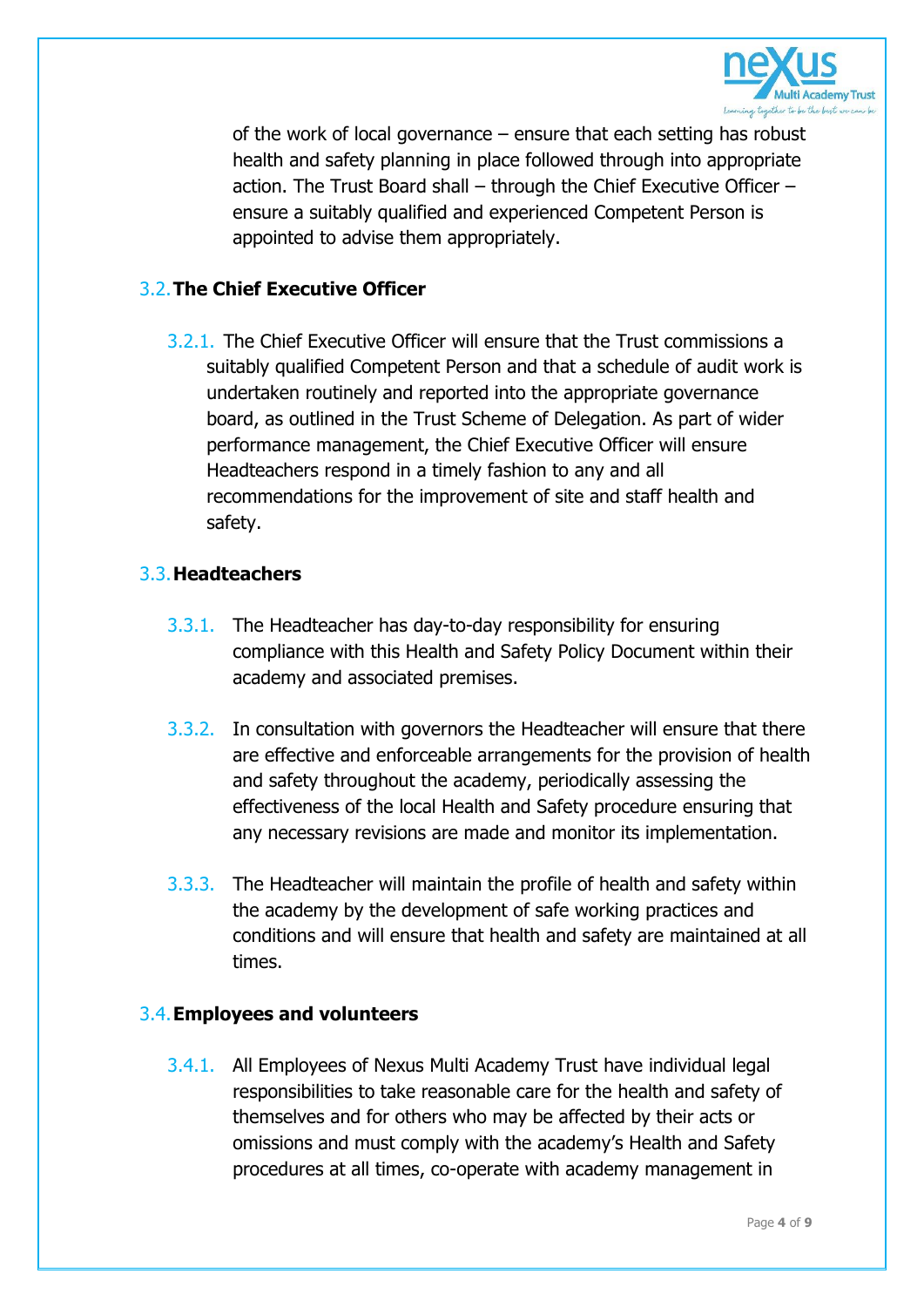

complying with relevant health and safety law, use all work equipment and substances in accordance with instruction, training and information received, report to the School Business Manager (SBM) of any hazardous situations and defects in equipment found in their work places, report all incidents in line with current incident reporting procedure, act in accordance with any specific health and safety training received, inform the SBM of what they consider to shortcomings in the academy's health and safety arrangements and exercise good standards of housekeeping and cleanliness.

### 3.5.**The School Business/Office Manager**

3.5.1. The School Business/Office Manager typically has a day to day responsibility for ensuring compliance with the academy's local Health and Safety Policy delegated from the Headteacher, and taking effective action and/or immediately referring to the Headteacher any health and safety issues brought to their attention, this includes the stopping of any practices or the use of any tools, equipment etc. which are considered unsafe.

### 3.6.**Pupils**

3.6.1. Pupils, in accordance with their age and aptitude, are expected to exercise limited personal responsibility for the health and safety of themselves and others, observe standards of dress consistent with safety and/or hygiene, observe all the health and safety rules of the academy and in particular the instructions of staff given in an emergency, use and not wilful misuse, neglect or interfere with anything provided for their health and safety.

## 4. Arrangements

- 4.1.All academies recognise the importance of communication to staff, visitors, pupils, parents, volunteers, contractors etc., and will ensure that all staff are briefed and trained regularly in effective health and safety practice.
- 4.2.All academies use a risk assessment process and template as a standard for risk assessment. Risk assessment is the responsibility of the academy Senior Leadership Team, teaching staff and other unqualified staff at a variety of levels. Those responsible for premises or curriculum areas ensure that risk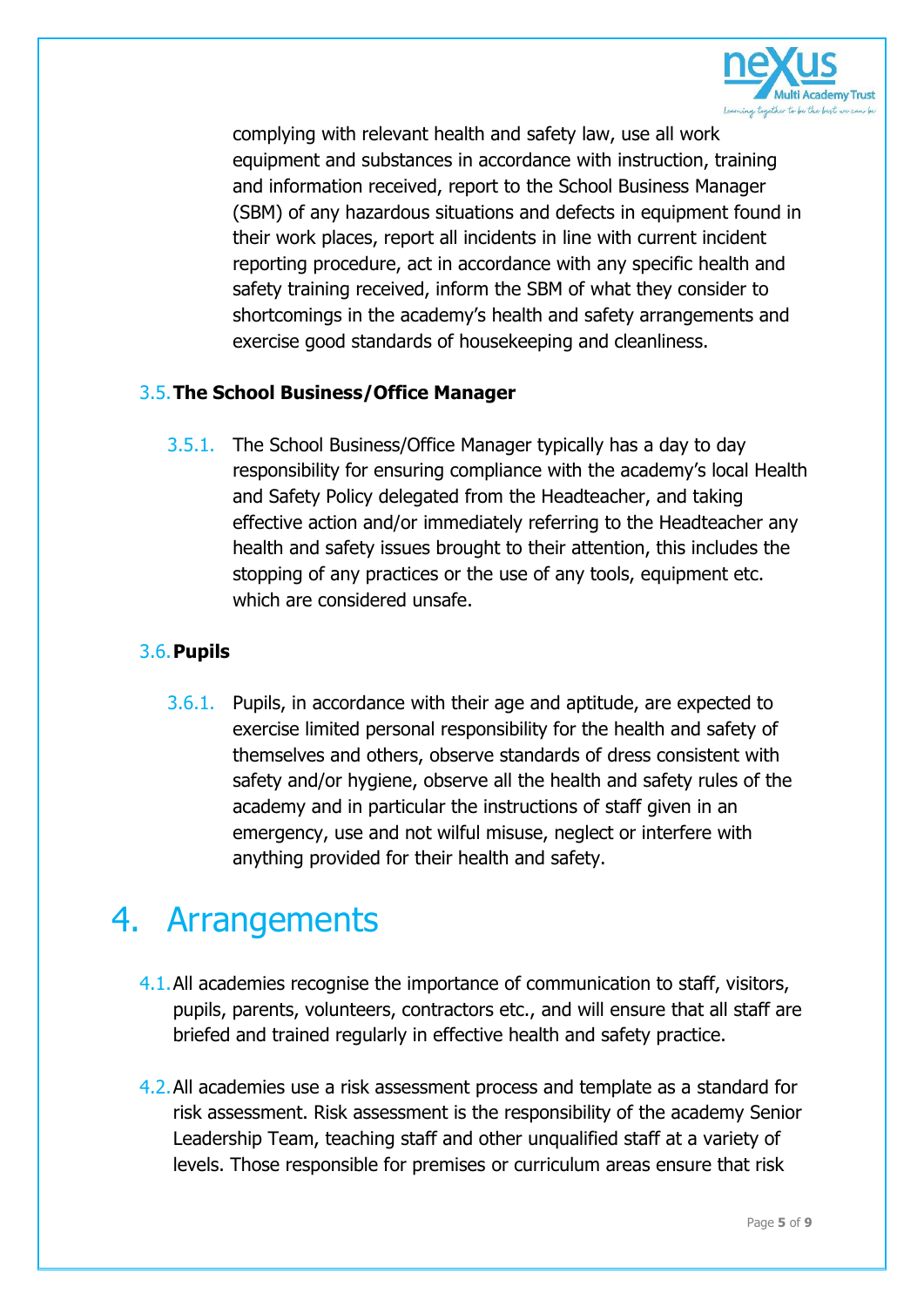

assessments are undertaken and recorded for significant activities. Risk assessments are reviewed periodically or where there is a change in circumstances.

- 4.3.The risks associated with working at height are identified through risk assessment. Frequent documented checks take place to ensure the safe working condition of access equipment. Procedures are in place to ensure any damaged access equipment is clearly labelled and removed as soon as practicable.
- 4.4.All academy leaders should discuss and agree arrangements with staff. Where members of staff have pre-existing medical conditions or other factors which may affect their ability to use access equipment, a separate risk assessment must be in place. Staff also have a responsibility to ensure their own health and safety and assist in the operation of any systems designed to provide for their safety.
- 4.5.Where a child has additional needs, a behaviour support plan will be in place and will be reviewed and updated regularly.
- 4.6.All academies ensure that lone working is risk assessed and that appropriate control measures are put in place to mitigate those risks. Staff assist in the operation of any systems designed to provide for their safety.
- 4.7.For Control of Substances Hazardous to Health (COSHH) used by the caretaker, risk assessments are carried out and each academy adopts a hierarchy of control measures seeking to eliminate or substitute the risk first and foremost.
- 4.8.Risks of manual handling are communicated within general risk assessments. Any activities that involve significant manual handling tasks are risk assessed and where appropriate training provided for staff. The Headteacher is responsible for assessing the appropriate approach to handling tasks.
- 4.9.The majority of the staff within academies are not considered to be Display Screen Equipment (DSE) users. SBMs ensure that DSE workplace assessments are conducted for all users. DSA assessments are reviewed annually and where equipment changes or office layouts change or when there are staff changes.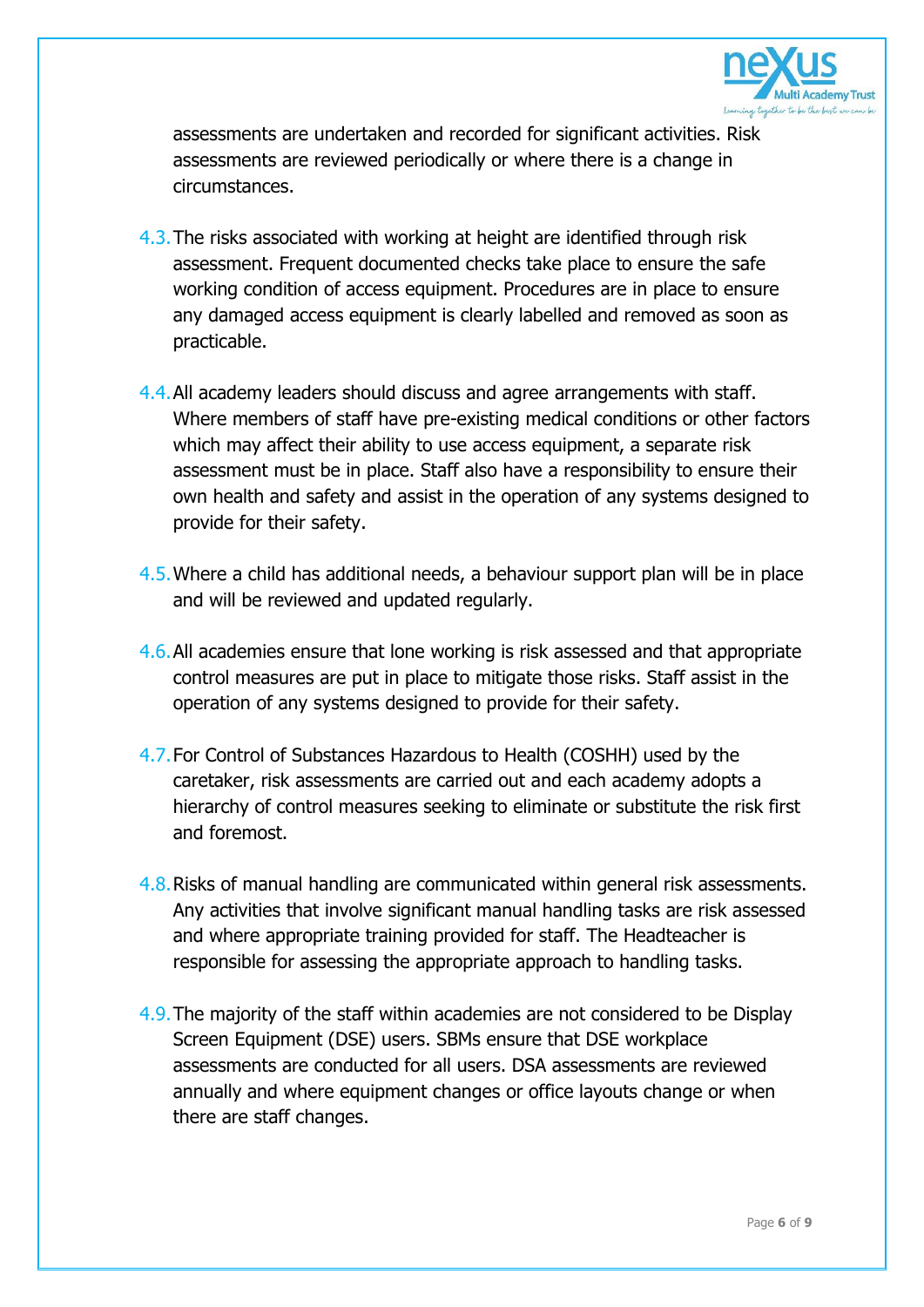

- 4.10. All academies take appropriate measures to make sure that all electrical equipment is safe and suitable for the purpose intended. All relevant persons are made aware of the associated hazards and of the requirements to adopt working procedures designed to keep the risks to their health and to the health of another person, as low as reasonably achievable. Persons carrying out the resting and/or repair of electrical equipment, or carrying out experimental work on electrical equipment or its associated connections have the appropriate technical knowledge, training and information to enable them to work safely. Results of electrical safety tests (PAT testing and fixed wiring inspections) are recorded and held in the premises file.
- 4.11. All academies inspect and maintains equipment on a regular basis; however the frequency of these inspections is dependent on the use and type of equipment.
- 4.12. To minimise risk from asbestos containing materials on the academy site, all academies maintain a safe and healthy environment by:
	- 4.12.1. Complying with all regulations concerning the control of asbestos
	- 4.12.2. Removing asbestos containing materials where the risk to building user is unacceptable
	- 4.12.3. Where necessary communicating to all staff and visitors where asbestos containing materials are located within the academy site.
- 4.13. Service and building contractors may have regular access to an academy site as specified by a contract. The contract will specify what work is expected of them and what they can expect from the academy. Contractors follow their own safe systems of work and their working methods take into account how they will impact upon staff, students and other visitors on site. The academies provide details of safe systems of work to the contractors where relevant and all contractors where relevant and all contractors are consulted over emergency arrangements.
- 4.14. All academies ensure that, in any instances of letting premises, the hire/tenant has public liability insurance in place in order to indemnify the academy from all such hirer's/tenant's claims arising from negligence. If any part of the academy is let, the Headteacher and SBM are satisfied via the agreement that the hiring organisation will use the premises in a safe manner. A signed, written letting agreement is completed and copies are kept and a risk assessment has been undertaken.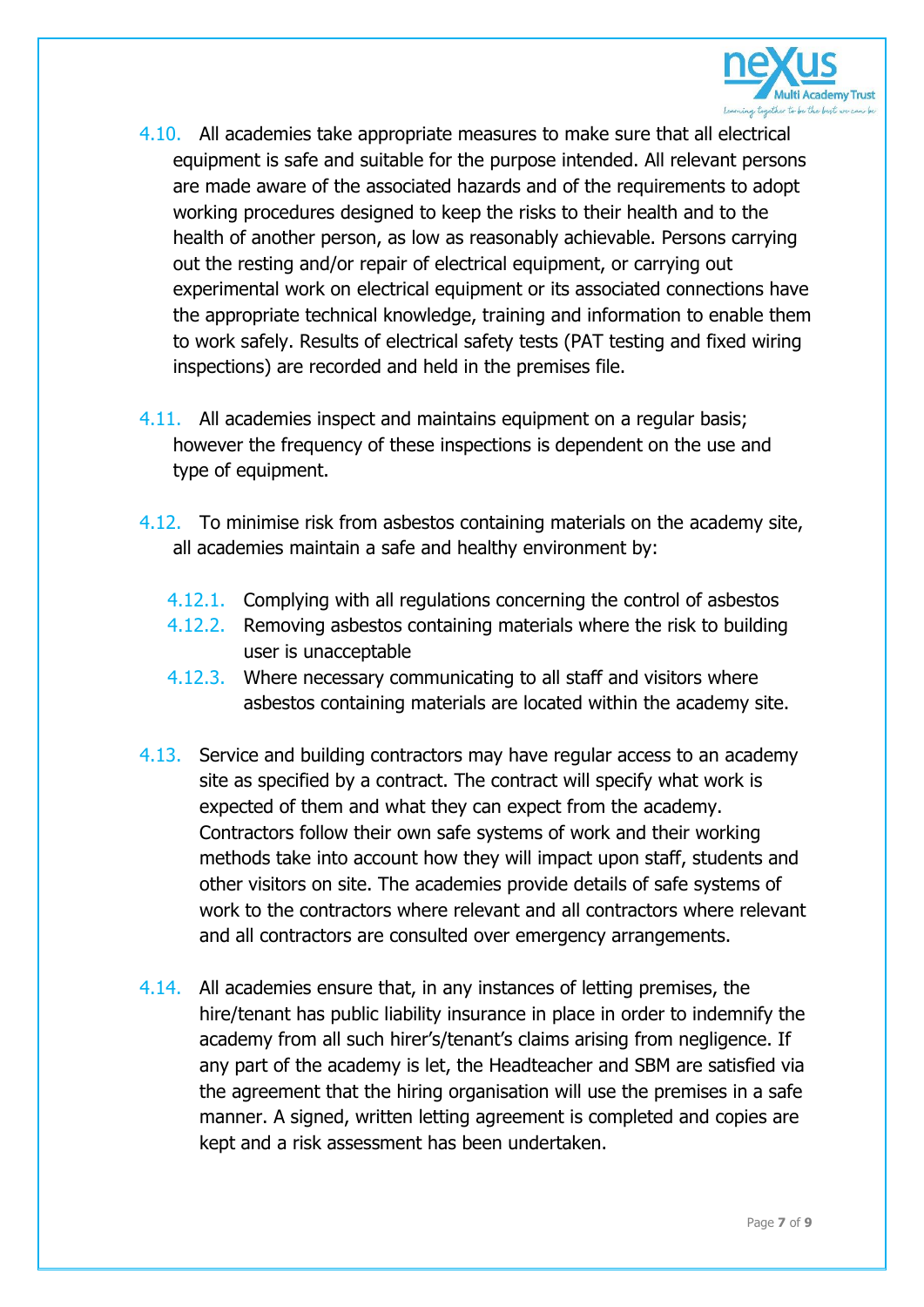

- 4.15. All academies recognise the main cause of accidents is slips, trips and falls. It is the responsibility of teachers to ensure that their classroom has clear traffic routes and that exit routes are kept clear. The responsible person ensures regular inspection of communal areas. All hazards, obstructions, spillages, defects or maintenance requirements are reported to the Headteacher or via recognised reporting process. All staff are expected to be vigilant and aware of possible hazards.
- 4.16. A cleaning schedule is in place which is monitored by the SBMs. All waste is disposed of according to appropriate health and safety guidelines. Deep cleaning is undertaken on a regular basis where necessary. All academies ensure general cleanliness, appropriate waste disposal, safe stacking and storage and the checking of general equipment such as ladders etc. All members of staff and students adopt good housekeeping practices to assist in the maintenance of a safe and healthy workplace.
- 4.17. All academies identify risks associated with caretaking and grounds maintenance and mitigate the risks through the risk assessment process.
- 4.18. Any necessary work and testing of gas and electrical appliances are carried out by qualified contractors. Gas and electrical appliances are also checked visually on a regular basis and subject to appropriate formal inspection.
- 4.19. Regular documented water checks are undertaken and a system is in place to ensure an annual check is carried out. A legionella risk assessment is documented and the site log book is used. A process is also in place to deal with any actions should they arise.
- 4.20. Adequate arrangements are in place to minimise the risks from snow and ice on all academy sites e.g. access/egress routes. Risk assessments are carried out and emergency plans developed to determine what type of action needs to be undertaken during adverse weather conditions.
- 4.21. All academies follow National Guidance produced by the Health Protection Agency and Public Health England in regards to infectious diseases.
- 4.22. All academies accommodate pupils with medical needs wherever practicable in line with legal frameworks for the health and safety of pupils and staff. Responsibility for pupils' safety is clearly defined within individual care plans where necessary and each person involved with